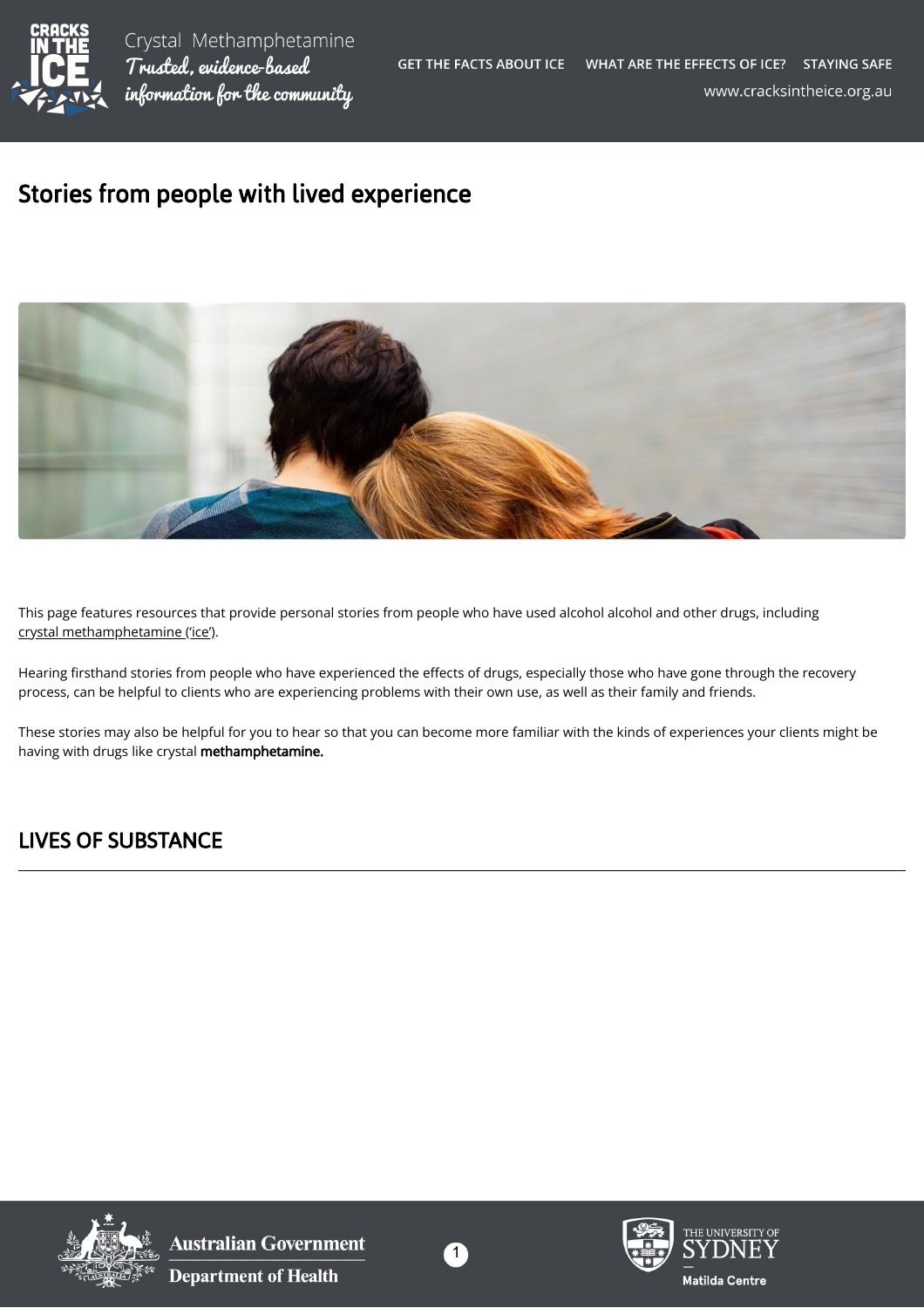

Crystal Methamphetamine Trusted, evidence-based information for the community



Summary: Lives of Substance is a website that provides personal stories of alcohol and other drug (AOD) addiction, or habit. The website aims to support those who use drugs while also giving others such friends and family, health professionals and policy makers a greater insight into their experiences.

The Messages for Health Professionals & Policymakers section of the website focuses on people's experiences of AOD and allied health services and their suggestions for how these services could be improved.

The stories featured on the site are drawn from in-depth qualitative interviews with 60 residents of Victoria and New South Wales, Australia. Stories are presented in the form of written extracts, original voice recordings and video re-enactments.

Developers: Lives of Substance is based on qualitative research conducted by researchers from Curtin University's [National Drug Research Institute \(NDRI\),](http://ndri.curtin.edu.au/home) in collaboration with [Healthtalk Australia](http://healthtalkaustralia.org/), [Monash University](https://www.monash.edu/) and the [University of New South Wales Centre for Social Research in Health \(CSRH\)](https://csrh.arts.unsw.edu.au/).

Costs: Free

Year: 2016

**Evidence base**: This resource has been evaluated in one peer-reviewed publication (see below).

Treloar, C., Pienaar, K., Dilkes-Frayne, E. and Fraser, S. (2017). Lives of Substance: A mixed-method evaluation of a public information website on addiction experiences. Drugs: Education, Prevention & Policy. pp. 1-8. [DOI:10.1080/09687637.2017.1397602 \[RJ1370\]](https://doi.org/10.1080/09687637.2017.1397602)

[Access Lives of Substance](http://www.livesofsubstance.org/)

[Access messages for health professionals](http://www.livesofsubstance.org/topics/advice-messages-to-others/health-professionals-policymakers/)



**Australian Government Department of Health**